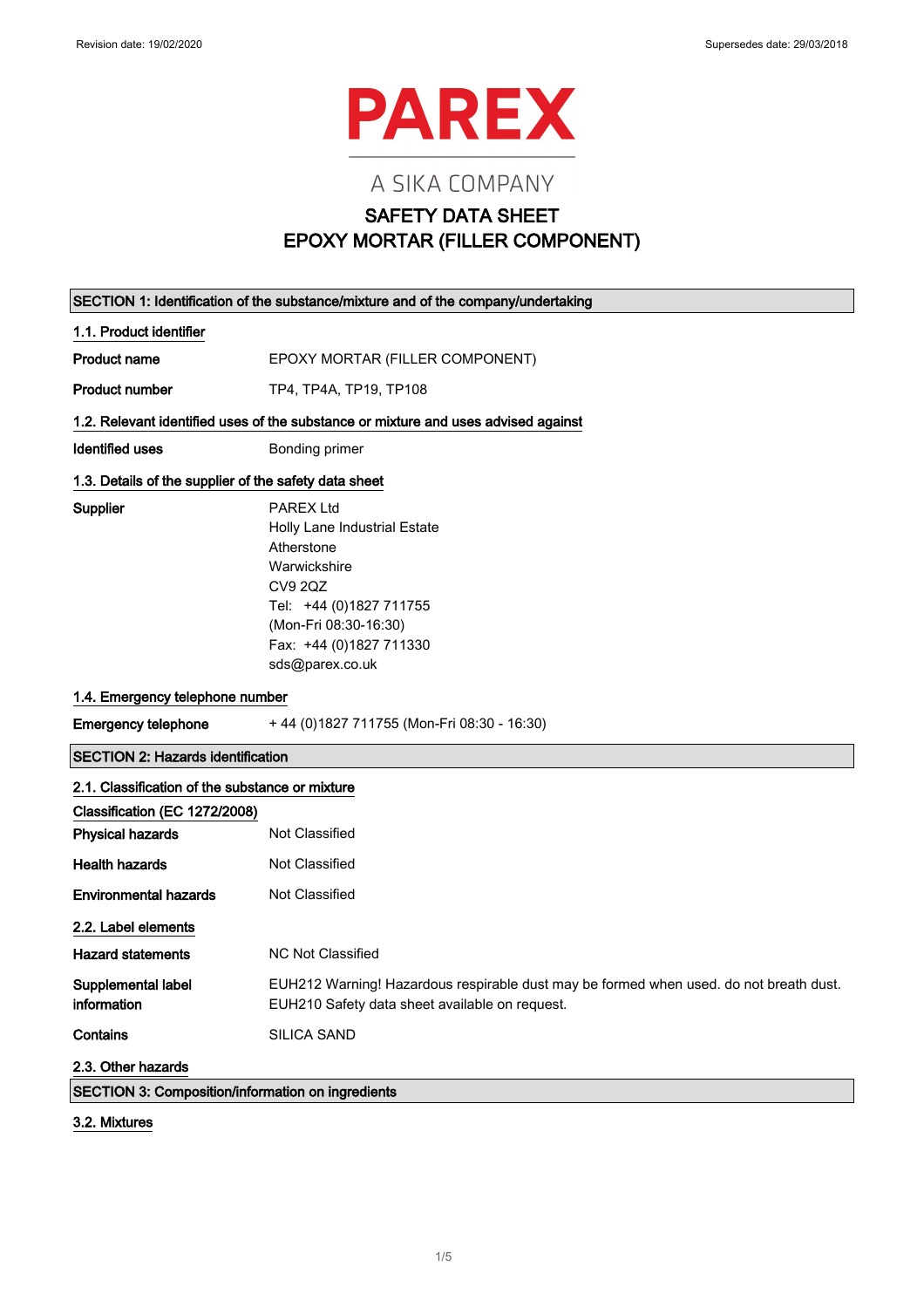| <b>SILICA SAND</b>                                         | 60-100%                                                                                         |
|------------------------------------------------------------|-------------------------------------------------------------------------------------------------|
| CAS number: 14808-60-7                                     | EC number: 238-878-4                                                                            |
| Classification<br>Acute Tox. 4 - H332                      |                                                                                                 |
| <b>SILICA</b>                                              | 5-10%                                                                                           |
| CAS number: 7631-86-9                                      |                                                                                                 |
| Classification<br>Not Classified                           |                                                                                                 |
| <b>SLATE POWDER</b><br>CAS number: -                       | 5-10%                                                                                           |
|                                                            |                                                                                                 |
| Classification                                             |                                                                                                 |
| Eye Irrit. 2 - H319<br><b>STOT SE 3 - H335</b>             |                                                                                                 |
|                                                            | The full text for all hazard statements is displayed in Section 16.                             |
| <b>SECTION 4: First aid measures</b>                       |                                                                                                 |
| 4.1. Description of first aid measures                     |                                                                                                 |
| <b>General information</b>                                 | No special treatment required.                                                                  |
|                                                            | 4.2. Most important symptoms and effects, both acute and delayed                                |
| Inhalation                                                 | May be harmful if inhaled.                                                                      |
|                                                            | 4.3. Indication of any immediate medical attention and special treatment needed                 |
| <b>SECTION 5: Firefighting measures</b>                    |                                                                                                 |
| 5.1. Extinguishing media                                   |                                                                                                 |
| Suitable extinguishing media                               | The product is non-combustible. Use fire-extinguishing media suitable for the surrounding fire. |
| 5.2. Special hazards arising from the substance or mixture |                                                                                                 |
| Specific hazards                                           | None known.                                                                                     |
| <b>Hazardous combustion</b><br>products                    | None known.                                                                                     |
| 5.3. Advice for firefighters                               |                                                                                                 |
| Protective actions during<br>firefighting                  | Not relevant.                                                                                   |
| Special protective equipment<br>for firefighters           | Use protective equipment appropriate for surrounding materials.                                 |
| <b>SECTION 6: Accidental release measures</b>              |                                                                                                 |
|                                                            | 6.1. Personal precautions, protective equipment and emergency procedures                        |
| <b>Personal precautions</b>                                | For personal protection, see Section 8.                                                         |

6.2. Environmental precautions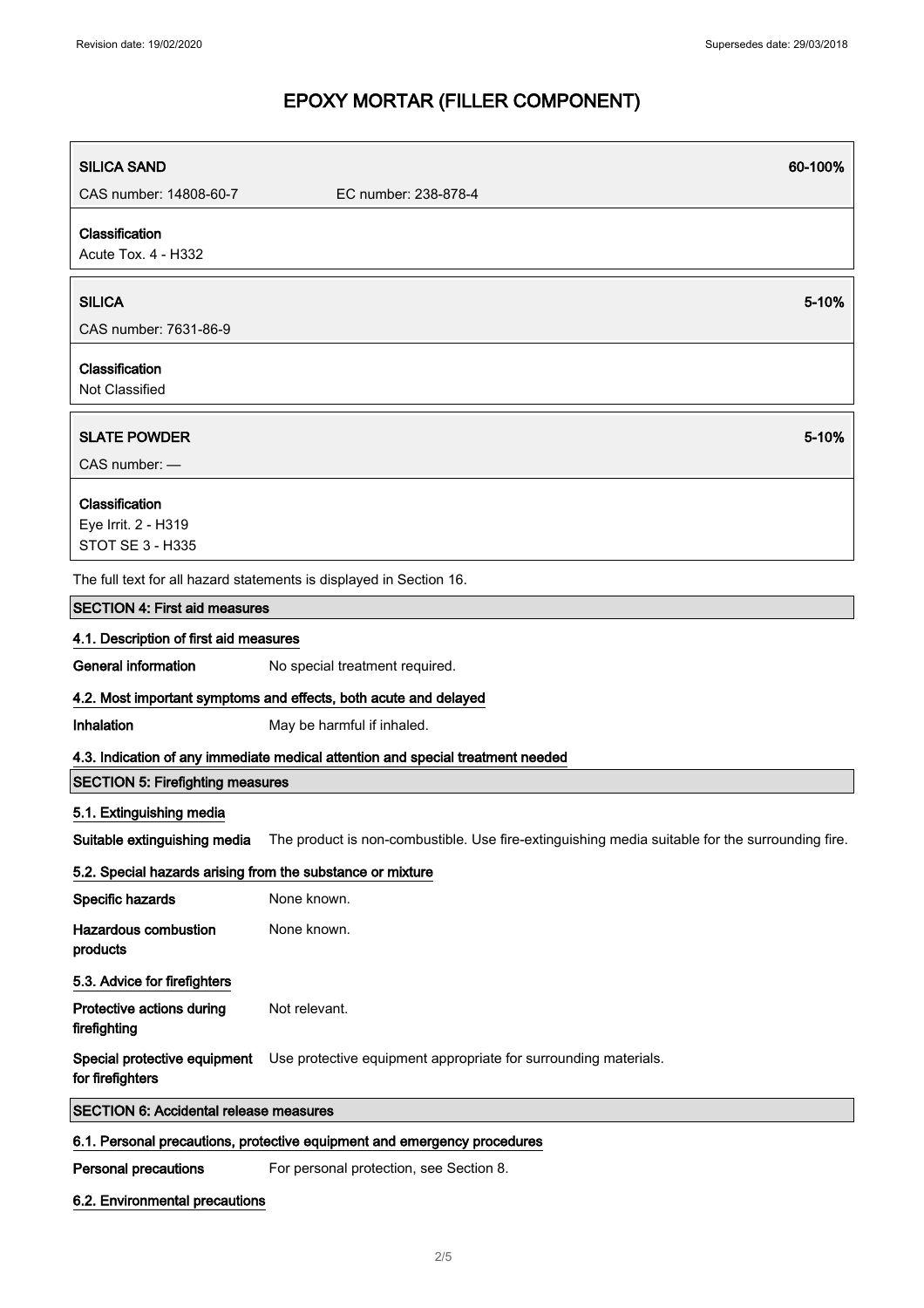| <b>Environmental precautions</b>                                                                                                                                                                                                      | Not regarded as dangerous for the environment.                                      |  |
|---------------------------------------------------------------------------------------------------------------------------------------------------------------------------------------------------------------------------------------|-------------------------------------------------------------------------------------|--|
| 6.3. Methods and material for containment and cleaning up                                                                                                                                                                             |                                                                                     |  |
| Methods for cleaning up                                                                                                                                                                                                               | Avoid generation and spreading of dust.                                             |  |
| 6.4. Reference to other sections                                                                                                                                                                                                      |                                                                                     |  |
| Reference to other sections                                                                                                                                                                                                           | For personal protection, see Section 8.                                             |  |
| <b>SECTION 7: Handling and storage</b>                                                                                                                                                                                                |                                                                                     |  |
| 7.1. Precautions for safe handling                                                                                                                                                                                                    |                                                                                     |  |
| Advice on general<br>occupational hygiene                                                                                                                                                                                             | Wash at the end of each work shift and before eating, smoking and using the toilet. |  |
|                                                                                                                                                                                                                                       | 7.2. Conditions for safe storage, including any incompatibilities                   |  |
| <b>Storage precautions</b>                                                                                                                                                                                                            | Keep container tightly closed, in a cool, well ventilated place.                    |  |
| 7.3. Specific end use(s)                                                                                                                                                                                                              |                                                                                     |  |
| Specific end use(s)                                                                                                                                                                                                                   | The identified uses for this product are detailed in Section 1.2.                   |  |
| SECTION 8: Exposure controls/Personal protection                                                                                                                                                                                      |                                                                                     |  |
| 8.1. Control parameters<br>Occupational exposure limits<br><b>SILICA SAND</b>                                                                                                                                                         |                                                                                     |  |
| Long-term exposure limit (8-hour TWA): 6.0 mg/m <sup>3</sup> inhalable dust<br>Long-term exposure limit (8-hour TWA): 2.4 mg/m <sup>3</sup> respirable dust<br>Short-term exposure limit (15-minute): 0.1 mg/m <sup>3</sup> (Ireland) |                                                                                     |  |
| <b>SILICA</b>                                                                                                                                                                                                                         |                                                                                     |  |

Short-term exposure limit (15-minute): 0.1 mg/m<sup>3</sup> (Ireland)

### TITANIUM DIOXIDE

Long-term exposure limit (8-hour TWA): WEL 10 mg/m3 (inh) 4 mg/m3 (resp) Long-term exposure limit (8-hour TWA): WEL 10mg/m3 (inh) 4mg/m3 (resp) (Ireland)

### CALCIUM OXIDE

Long-term exposure limit (8-hour TWA): 1 mg/m3 (resp) 4 mg/m3 (resp)

### ALUMINIUM OXIDE

Long-term exposure limit (8-hour TWA): 10 (inh) mg/m<sup>3</sup> 4 (resp) mg/m<sup>3</sup> Long-term exposure limit (8-hour TWA): WEL 10mg/m3 (inh) 4mg/m3 (resp) (Ireland) WEL = Workplace Exposure Limit.

#### 8.2. Exposure controls

### Protective equipment



Appropriate engineering controls

As this product contains ingredients with exposure limits, process enclosures, local exhaust ventilation or other engineering controls should be used to keep worker exposure below any statutory or recommended limits, if use generates dust, fumes, gas, vapour or mist.

Eye/face protection Wear eye protection. Personal protective equipment for eye and face protection should comply with European Standard EN166.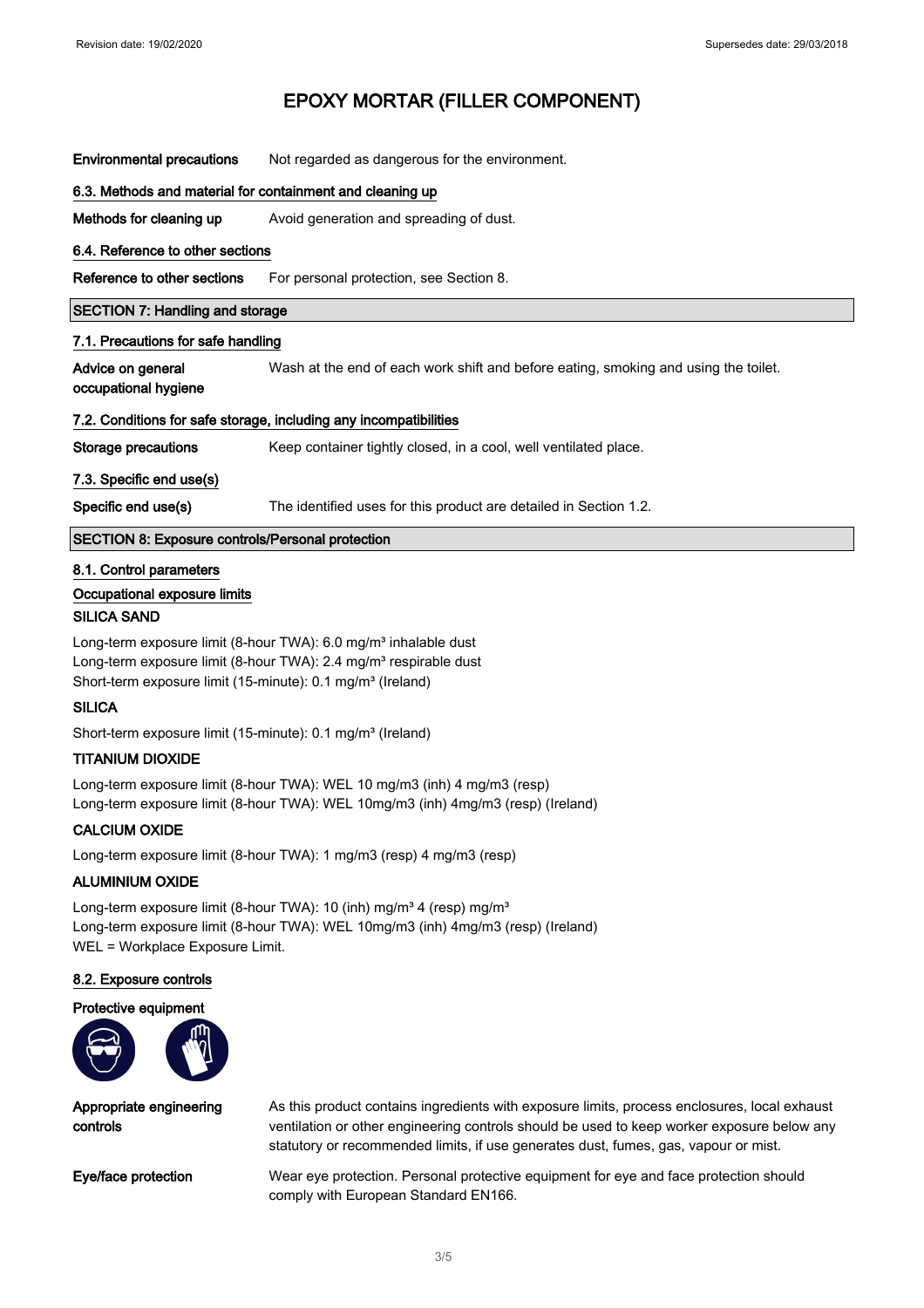| Hand protection                                            | Wear protective gloves.                                                                   |  |
|------------------------------------------------------------|-------------------------------------------------------------------------------------------|--|
| <b>Respiratory protection</b>                              | Respiratory protection must be used if the airborne contamination exceeds the recommended |  |
|                                                            | occupational exposure limit.                                                              |  |
| <b>SECTION 9: Physical and chemical properties</b>         |                                                                                           |  |
| 9.1. Information on basic physical and chemical properties |                                                                                           |  |
| Appearance                                                 | Powder.                                                                                   |  |
| 9.2. Other information                                     |                                                                                           |  |
| <b>SECTION 10: Stability and reactivity</b>                |                                                                                           |  |
| 10.1. Reactivity                                           |                                                                                           |  |
| Reactivity                                                 | There are no known reactivity hazards associated with this product.                       |  |
| 10.2. Chemical stability                                   |                                                                                           |  |
| <b>Stability</b>                                           | Stable at normal ambient temperatures.                                                    |  |
| 10.3. Possibility of hazardous reactions                   |                                                                                           |  |
| Possibility of hazardous<br>reactions                      | None known.                                                                               |  |
| 10.4. Conditions to avoid                                  |                                                                                           |  |
| 10.5. Incompatible materials                               |                                                                                           |  |
| 10.6. Hazardous decomposition products                     |                                                                                           |  |
| Hazardous decomposition<br>products                        | None known.                                                                               |  |
| <b>SECTION 11: Toxicological information</b>               |                                                                                           |  |
| 11.1. Information on toxicological effects                 |                                                                                           |  |
| <b>SECTION 12: Ecological information</b>                  |                                                                                           |  |
| 12.1. Toxicity                                             |                                                                                           |  |
| 12.2. Persistence and degradability                        |                                                                                           |  |
| 12.3. Bioaccumulative potential                            |                                                                                           |  |
| 12.4. Mobility in soil                                     |                                                                                           |  |
| 12.5. Results of PBT and vPvB assessment                   |                                                                                           |  |
| 12.6. Other adverse effects                                |                                                                                           |  |
| <b>SECTION 13: Disposal considerations</b>                 |                                                                                           |  |
| 13.1. Waste treatment methods                              |                                                                                           |  |
| <b>General information</b>                                 | Dispose of waste product or used containers in accordance with local regulations          |  |
| <b>Disposal methods</b>                                    | Dispose of contents/container in accordance with national regulations.                    |  |
| <b>SECTION 14: Transport information</b>                   |                                                                                           |  |
| General                                                    | Not classified as hazardous for transport.                                                |  |
| 14.1. UN number                                            |                                                                                           |  |
| 14.2. UN proper shipping name                              |                                                                                           |  |

- 14.3. Transport hazard class(es)
- 14.4. Packing group